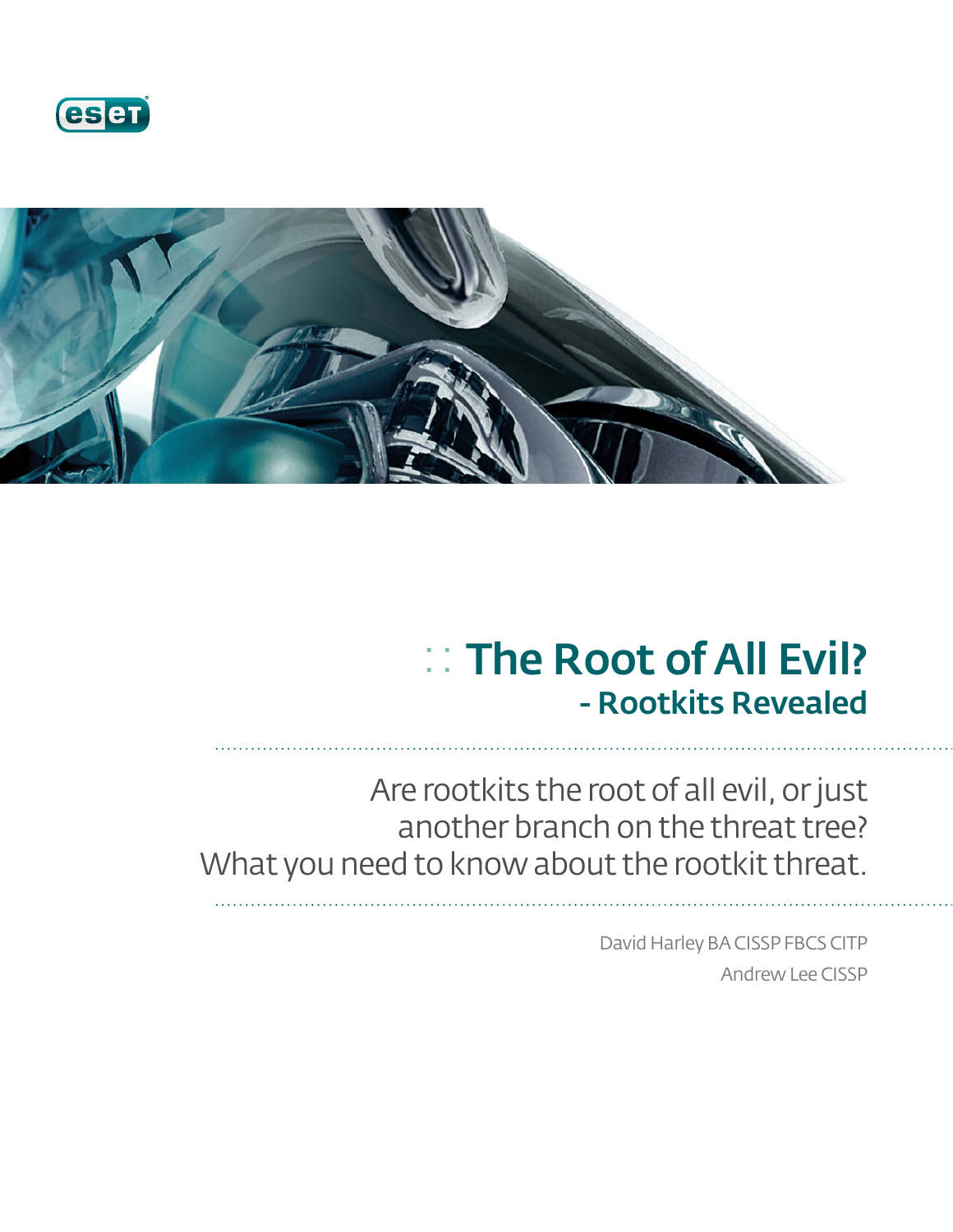#### Table of Contents

| Introduction                                     | $\overline{2}$ |
|--------------------------------------------------|----------------|
| Got Root?                                        | 3              |
| Rootkits and Stealth                             | 3              |
| Rootkit Definitions                              | 4              |
| 60-Second Guide to Account Management            | 5              |
| User Privileges and Rooting                      | 6              |
| Rootkit objectives:                              | 6              |
| Traditional UNIX Rootkit Components              | 7              |
| <b>Windows Rootkits</b>                          | 7              |
| User Mode versus Kernel Mode                     | 8              |
| Persistent versus Non-Persistent Rootkits        | 9              |
| <b>Macintosh Rootkits</b>                        | 9              |
| Good intentions, and the Sony Rootkit Experience | 10             |
| Rootkit Detection Methodology                    | 12             |
| <b>Preventative Measures</b>                     | 13             |
| Conclusion: A Heuristic Paradox                  | 14             |
| References                                       | 15             |
| Glossary                                         | 16             |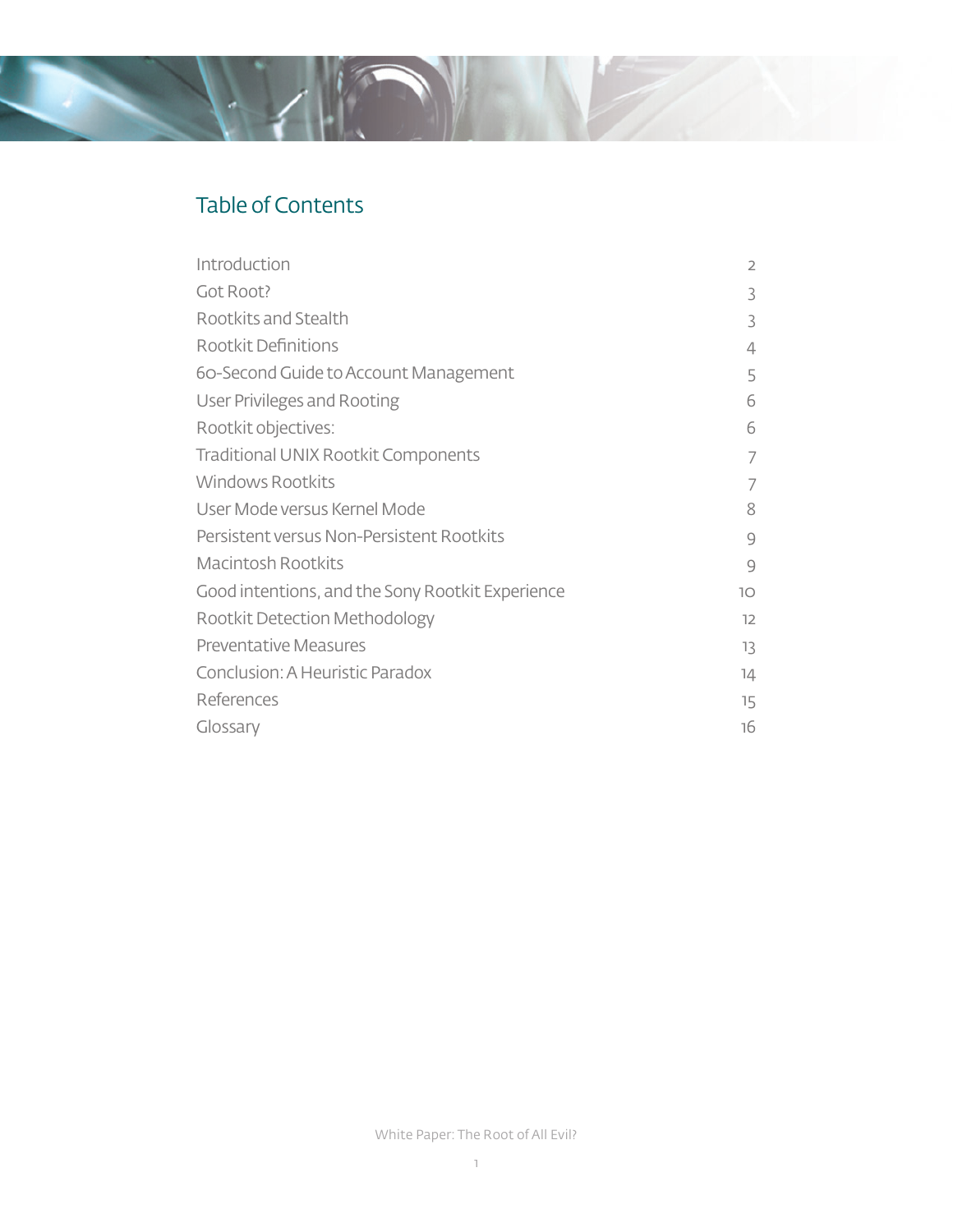

Public awareness of rootkits has risen in recent years, but as with worms, viruses and other forms of malicious software (malware), the term rootkit is applied unselectively to a range of technologies and has attracted a number of not-very-compatible definitions. While several of these technologies and definitions are explored in this paper, our intention is to clarify common usages, not to supply a single "authoritative" definition. There are, however, some brief definitions in the glossary.

Rootkits are in danger of becoming the latest in a long line of poorly understood threats to be hyped as the "End of Computing as We Know It". Having attracted descriptions [1] such as "the most pernicious and sophisticated form of attack which currently can be made against

a Windows system", they have acquired some of the superstitious dread that terms like "stealth" and "polymorphic" inspired earlier in the history of malicious software. Indeed, the concepts of rootkits and stealth (or what is now often referred to as stealthware) are closely related and overlapping, if not synonymous.

This paper aims to assess the realities of the rootkit threat, and to examine the state of the solutions available.

"It's easy to see why the rootkit concept is so worrying. Software that uses stealth techniques is designed to be invisible …"

It's easy to see why the rootkit concept is so worrying. Software that uses stealth techniques is designed to be invisible to anti-virus software, other security software, the operating system and file system. Although to some extent rootkits pose a unique set of challenges to the security industry, the technologies are evolving on both sides of the malware war, and while rootkits were, until fairly recently, a specialist security preoccupation — mainly in the UNIX/Linux communities — stealth is nothing new to the anti-virus industry.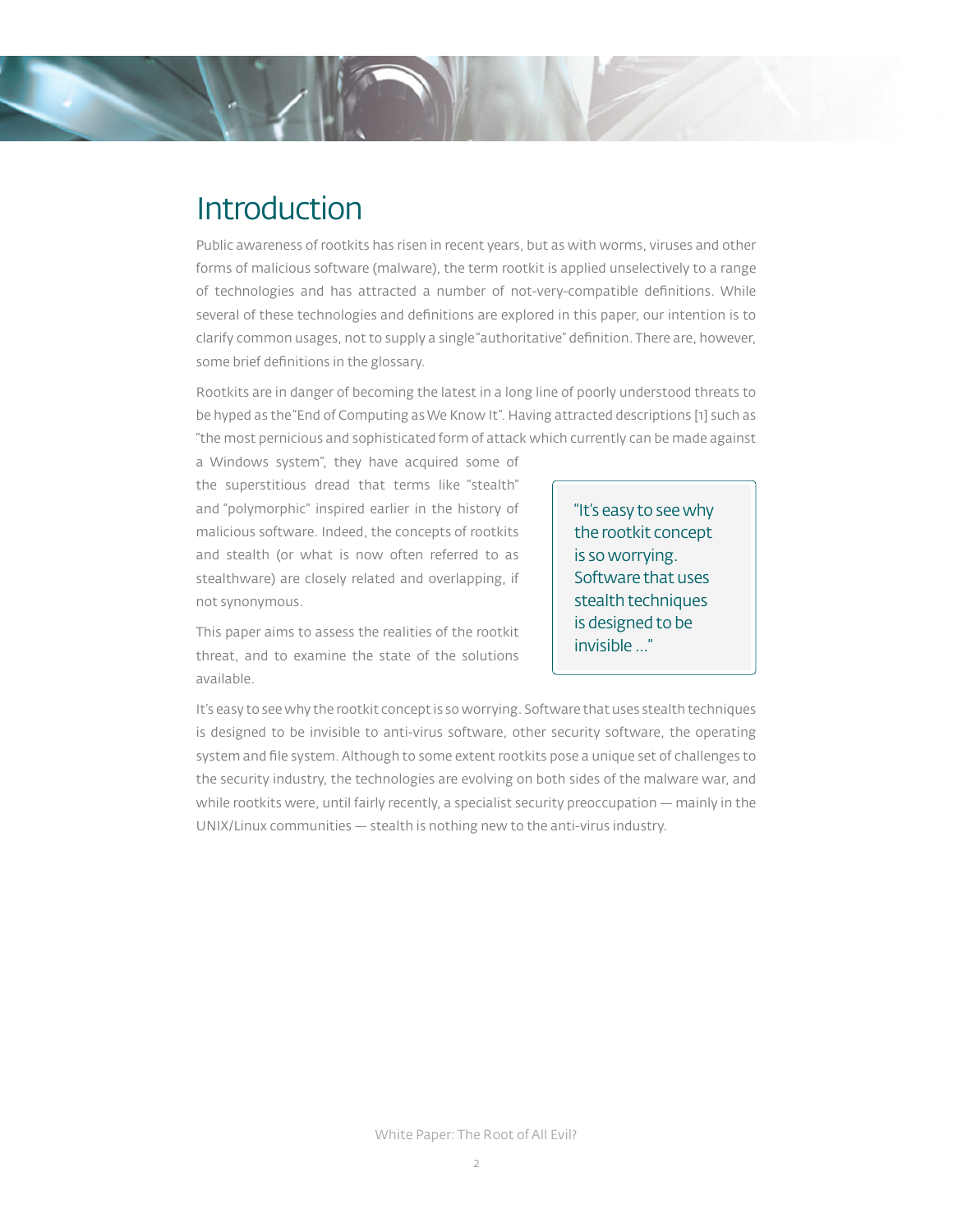

### Got Root?

On a UNIX based system, the most privileged user has the name "root": this user has ultimate power on the system, and is therefore the most desirable account for an attacker to compromise. "The root" or "root directory" also refers to the first directory in the UNIX file-system structure: that is, the single top-level directory in a conventional directory tree. (Why do directory trees grow downwards, we wonder?) The root directory, usually referred to with a single forward slash "/" is the directory (roughly equivalent to "C:\" on a DOS or Windows PC) through which all others can be accessed. Ordinary, unprivileged system users would normally be unable to alter files in this directory, or outside their own home directory. So "rooting" a system refers to the compromise of the root account, thereby gaining "root" access to the system and all its files and directories.

# Rootkits and Stealth

Stealth technology was sometimes defined in the earlier days of malware detection along the following lines [2; 3]

- Negative Stealth (level -1): infection entails damage to the functionality of the infected object that makes discovery of an infection inevitable.
- Non-Stealth (level 0): no specific measures are taken to conceal the presence of the infection.
- Elementary Stealth (level 1): there is no characteristic display to draw attention. Basic anti-detection steps are taken, such as preserving date and time stamps.
- Intermediate Stealth (level 2): an image or partial image of the object in its preinfected state is maintained to "show" to the system, so as to help conceal the "footprint" of the virus.
- Advanced Stealth (level 3): concealment methods are used aimed specifically to conceal infection from security software.

While this classification scheme is not much used outside the anti-virus community these days, it remains valid, not only in the context of viruses, but in terms of other stealthy malware including rootkits. If we take into account the fact that such mechanisms been known and dealt with perfectly adequately by anti-virus software for many years, we may be less alarmed at assertions that rootkit technology is now so advanced that only special tools can detect it, and that the only way of dealing with it is to reformat an infected drive and reinstall the operating system.

Potentially, anti-virus software can detect rootkits as easily as it does viruses, certainly before it gets the chance to install, but also, in many circumstances, after they are installed. That doesn't, of course, mean there is no rootkit problem, any more than it

"Potentially, anti-virus software can detect rootkits as easily as it does viruses"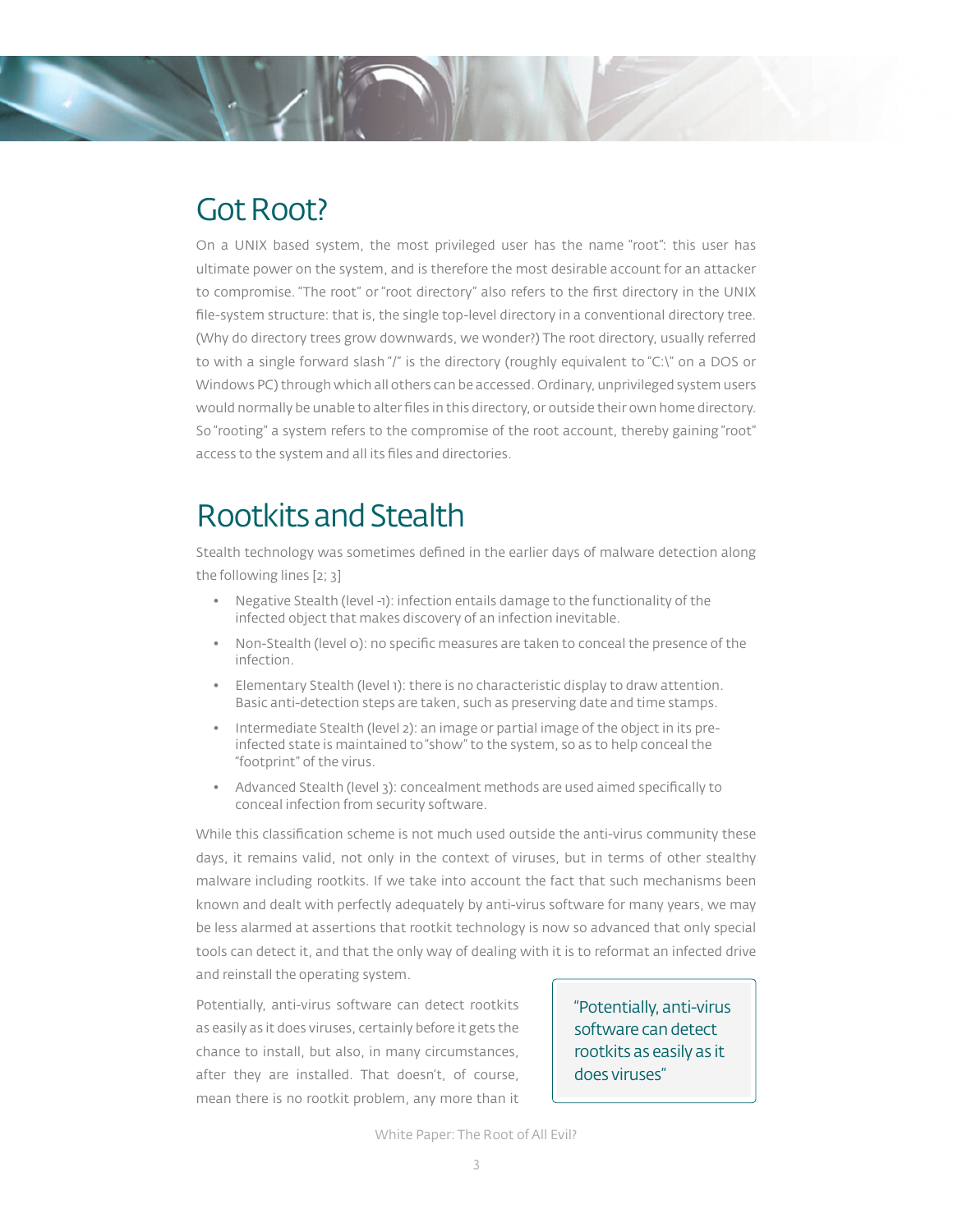means there is no virus problem. Nor does it mean that all anti-virus programs deal with the problem equally well, nor deal with all types of rootkits with the same success. The problem is, however, manageable: the sky is not falling.

# Rootkit Definitions

According to Hoglund [4], a rootkit is "a set of programs and code that allows a permanent or consistent, undetectable presence on a computer". This is a reasonable top-level definition, but it does not really lessen the confusion between old-style "stealthing", newer "stealthkits", and rootkits.

Let's consider, then, a basic definition [5] of a (malicious) toolkit: "A software package that contains scripts, programs, or autonomous agents that exploit vulnerabilities." A rootkit is a kind of toolkit usually associated with the attempt to gain privileged access or to maintain that access by concealing the fact that the system has been compromised. It might therefore be defined as a set of malicious programmatic tools that enable an intruder to conceal the fact that a system has been compromised, and to continue to make use of that compromise. In reality, the situation is rather more complicated, but before we can go into that, we need to understand something about user account management and user privilege. Having done so, we can consider specific toolkits in specific environments.

For the moment, however, a useful working definition of a rootkit might be a form of toolkit installed onto a compromised system in order to:

- maintain privileged access and control
- allow the individual and/or software to make use of that access in whatever way he chooses
- conceal or restrict access to objects or processes such as:
- Processes
- Threads
- Files
- Folders/Directories/Subdirectories
- Registry Entries
- Handles
- Open Ports

Note, by the way, that these definitions do not presuppose:

- "intrusion" that is, unauthorized access
- malicious action or intent
- "rooting" (Gaining an inappropriate and unauthorized level of access and privilege we explore this concept in more detail below.)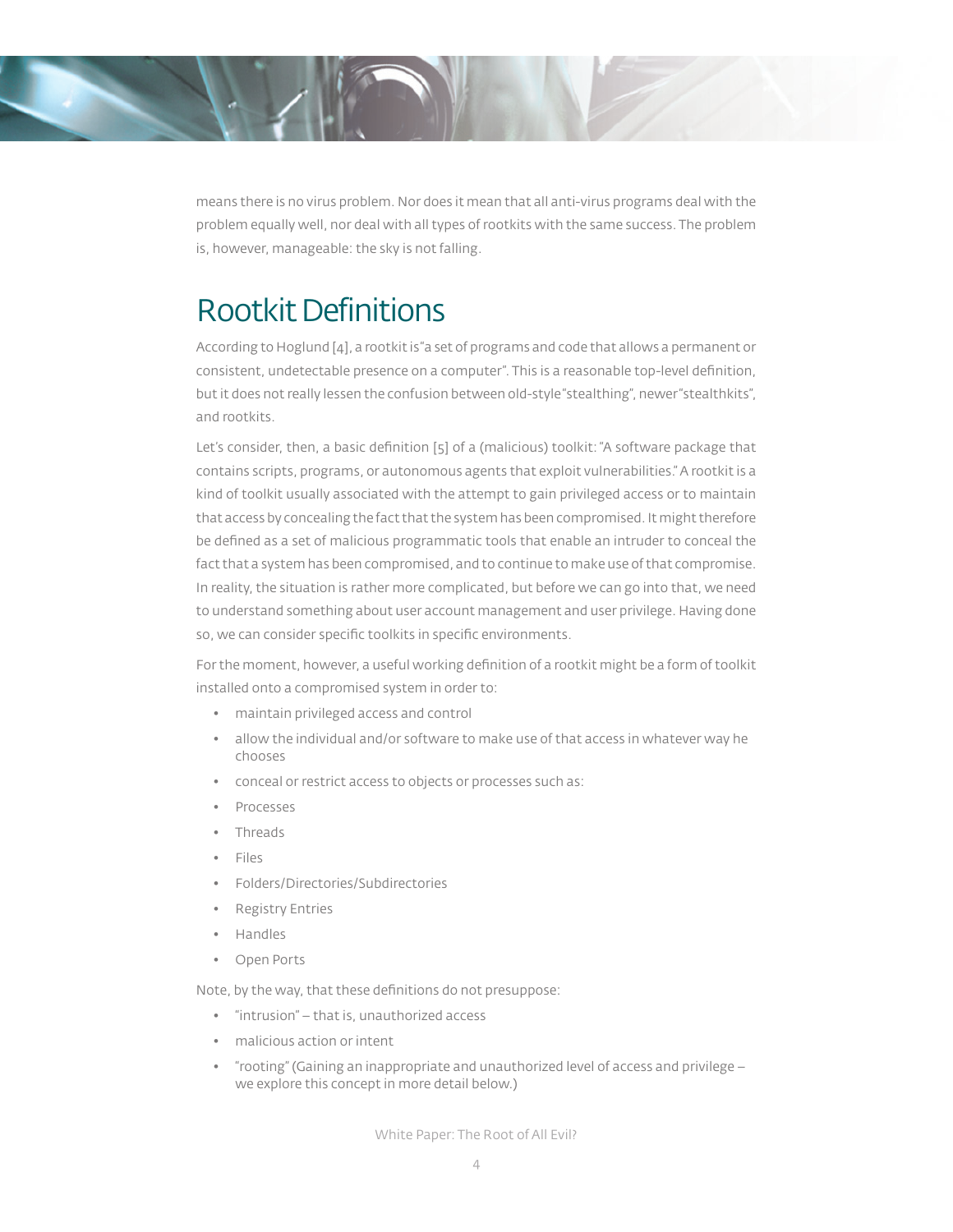This evasion of the assumption of malicious hacking is actually quite defensible. Most multi-user operating systems apply some form of concealment and/or restricted access to sensitive data and critical systems files on the part of unprivileged users. This is done for entirely legitimate security reasons: e.g., to prevent end users from accessing data to which they are not entitled, or to prevent them deleting or modifying files and programs and thus damaging system or data integrity. Security in this sense does not presuppose malice on the part of the end user, and could easily fall within a slightly modified version of the stealth classification model quoted above. However, this definition covers use of more advanced stealth/rootkit-like techniques, also for legitimate reasons (see the account of the Sony "rootkit" later in this paper).

### 60-Second Guide to Account Management

Even the most humble contemporary PC has resources and processing power equivalent or superior to many of the mainframes and minicomputers of yesteryear. What may be less obvious is that today's personal computers have evolved from stand-alone, single-user systems with networking capabilities barely equivalent to those of a dumb terminal, to server class machines. Modern PCs and operating systems are capable of supporting not only multiple processes and user areas, but multiple concurrent user processes, though most desktops and laptops are generally used by one person, and therefore one account, at a time, unless they're in use to provide an online service to remote users. (Literally, to act as a server at the same time as being used as a workstation.)

A user's account not only allows them access to the system, but also defines what they can do on that system. Most users have limited administration and access rights or privileges. Users may be allocated or deprived of privileges according to their individual status and duties, but also according to their membership of particular groups. Groups may be defined on the basis of shared interest or duties, geographical, host or network/sub-network location, and so on. Administrators generally have rights to install or modify software, access other user's accounts and so forth that standard users don't have. Their rights may also be constrained according to a hierarchy: for instance, an administrator may have full privileges on some servers or domains, but not on others. The "root" account normally has all administrator (superuser) privileges on UNIX/Linux and non-UNIX systems.

The default administrator account on Windows systems is more-or-less equivalent to the UNIX root account. While Macintosh OS X systems are based on BSD UNIX, the account system as accessed via the graphical interface is rather different to standard UNIX, but the principle is the same.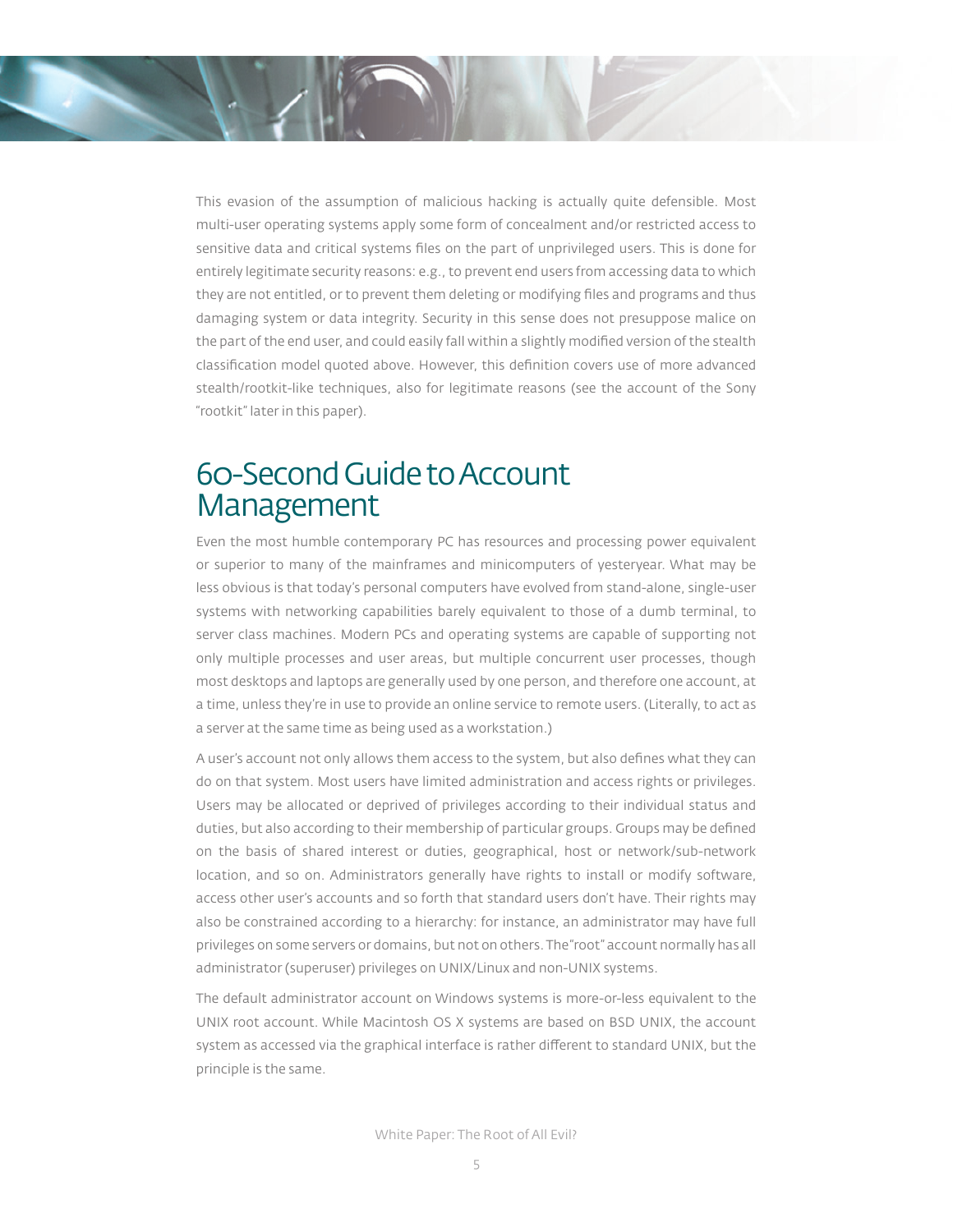## User Privileges and Rooting

"Rooting" is a term applied to gaining root access and therefore complete control over a UNIX (or Linux) system. This may be done by direct privilege escalation: that is, exploitation

of system vulnerabilities to achieve a higher level of privilege. However, it can also be done by virus action, as reported by Cohen [6] in the early days of malware research. The use of the term 'rooting' sounds odd in the PC/Windows context, where the account name root has no particular significance. Still, it can be used as a generic term for gaining privileged access to both UNIX/Linux and non-UNIX systems.

"A rootkit enables the intruder to maintain and exploit an undetected foothold on the system"

# Rootkit objectives:

The main objective of a rootkit is not necessarily to "root" the host system, i.e. to break into it, though it may well include programs designed to aid gaining such administrative access. Rather, its objective is to enable the intruder to maintain and exploit an undetected foothold on the system.

However, some sources distinguish between rootkits and stealthkits. By this distinction, a rootkit might be defined as a toolkit with functionality that includes tools for rooting a system. At least, so some have argued [7]. This paper, however, addresses a number of rootkit types and rootkit components, rather than clinging to a single purist view of what is and isn't a rootkit. This approach is based not only on maintaining clarity, but also the realities and multiplicity of the threats seen in the real world.

The secondary bjectives of a rootkit may be to:

- Conceal an intruder's tracks on a rooted (compromised) system
- Concealing the presence of malicious applications or processes
- Cover the activities of binaries masquerading as legitimate files
- Conceal presence of exploits reversed patches/reversion to older versions, backdoors/trapdoors
- Harvest information to which the intruder might not otherwise have access or full access. This might include data on the compromised system, network traffic and so on.
- Use the compromised system as an intermediary for accomplishing other intrusions and/or malicious attacks.
- Store other malicious applications and act as a server resource for bot updates and so on.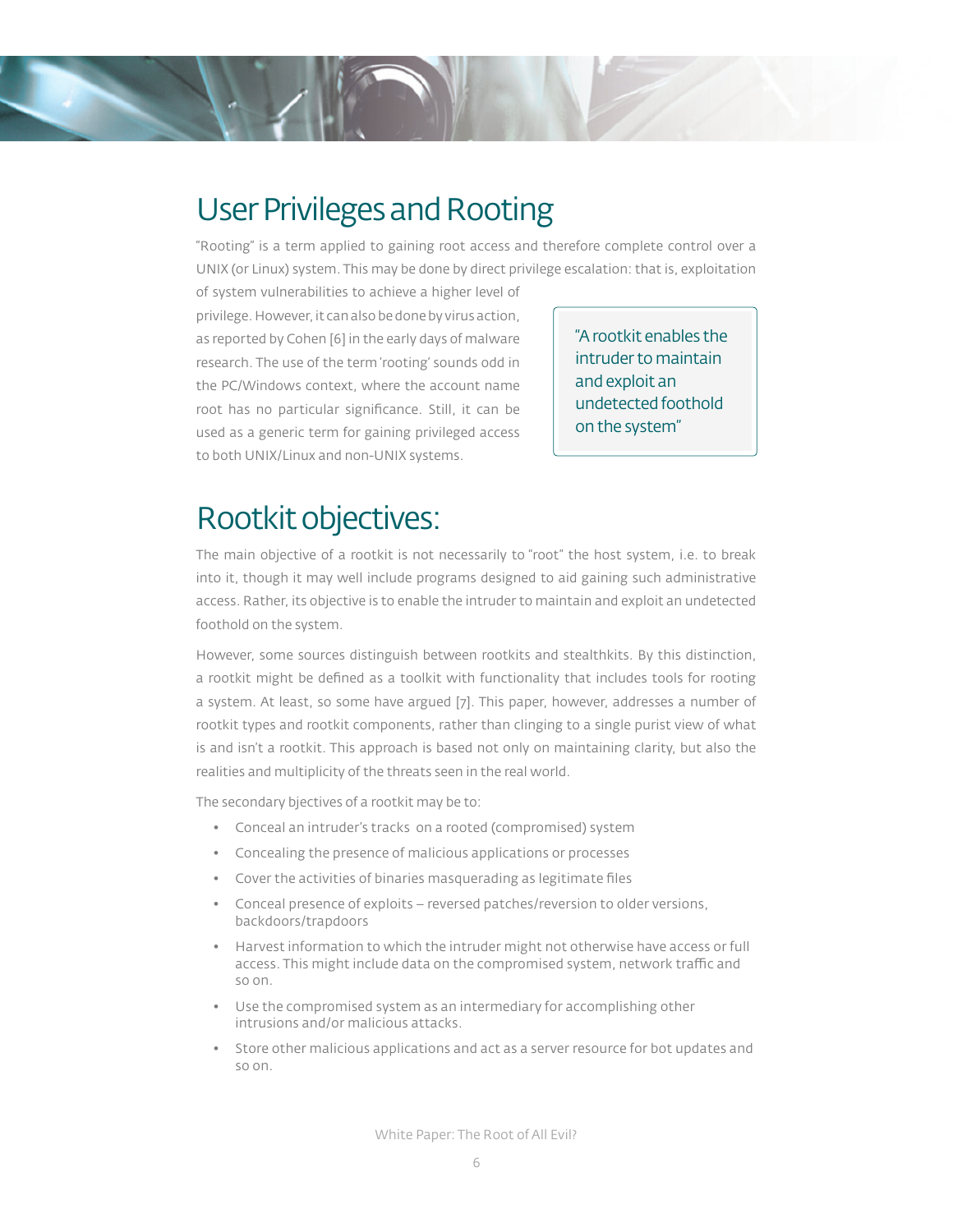

Trojanized – or Trojaned – utility programs are substituted for legitimate system utilities in order to hide the presence or footprints of an intruder, to allow an intruder access as he wishes, or gather information to which the intruder is not entitled. In a UNIX environment, utilities like "top", "ps", "login" and "passwd" are common targets for substitution [8], but any program that can be exploited to spawn a root shell (see glossary entry "shell") is a natural target for a rootkit, since this aids an intruder to gain or maintain privileged access. These are not necessarily the means used to gain access to the compromised system, but may have a number of other possible uses, including compromising other accounts and systems, or regaining privileged access in spite of attempts to repair a known intrusion.

Programs that might betray to the administrator the presence of an intruder (e.g. "last", "ls", "netstat" and "ifconfig") [9] are likewise a target for substitution. Daemons (programs like "inetd", "rshd" and "syslogd"that run as background server or system processes (see glossary) rather than being called directly by the end user) can also be targets, both for concealment and for information harvesting purposes.

Log-wiping utilities and similar tools cover the intruder's tracks by, for instance, erasing entries relating to an intrusion from system log files.

Other forms of Trojan can also be found in classic rootkits, such as those used for information harvesting (such as keyloggers and packet sniffers) and for allowing future access at will (backdoors).

A typical UNIX or Linux rootkit is likely to contain substituted utilities such as port/shell daemons, utilities for escalating user privileges, resource usage monitor utilities (to conceal files), packet sniffers to monitor network traffic, and Trojanized utilities to hide processes, logs and connections.

"The term Windows rootkit is popularly used to describe programs used to hide processes, files or registry keys from the operating system."

### Windows Rootkits

The term "Windows rootkit" is popularly used to describe programs used to hide processes, files or registry keys from the operating system. In fact, Windows rootkits can have very similar functionality to traditional UNIX rootkits, though the exact mechanisms vary according to platform. NT-derived Windows versions such as XP use a multiple-account security model very similar to older systems like VMS and UNIX, though the terminology and exact mechanisms can be very different. Older Windows versions are largely dependent on third party applications for any security, so that full-blown rootkits have very little to hook into in the way of a "legitimate" security file system.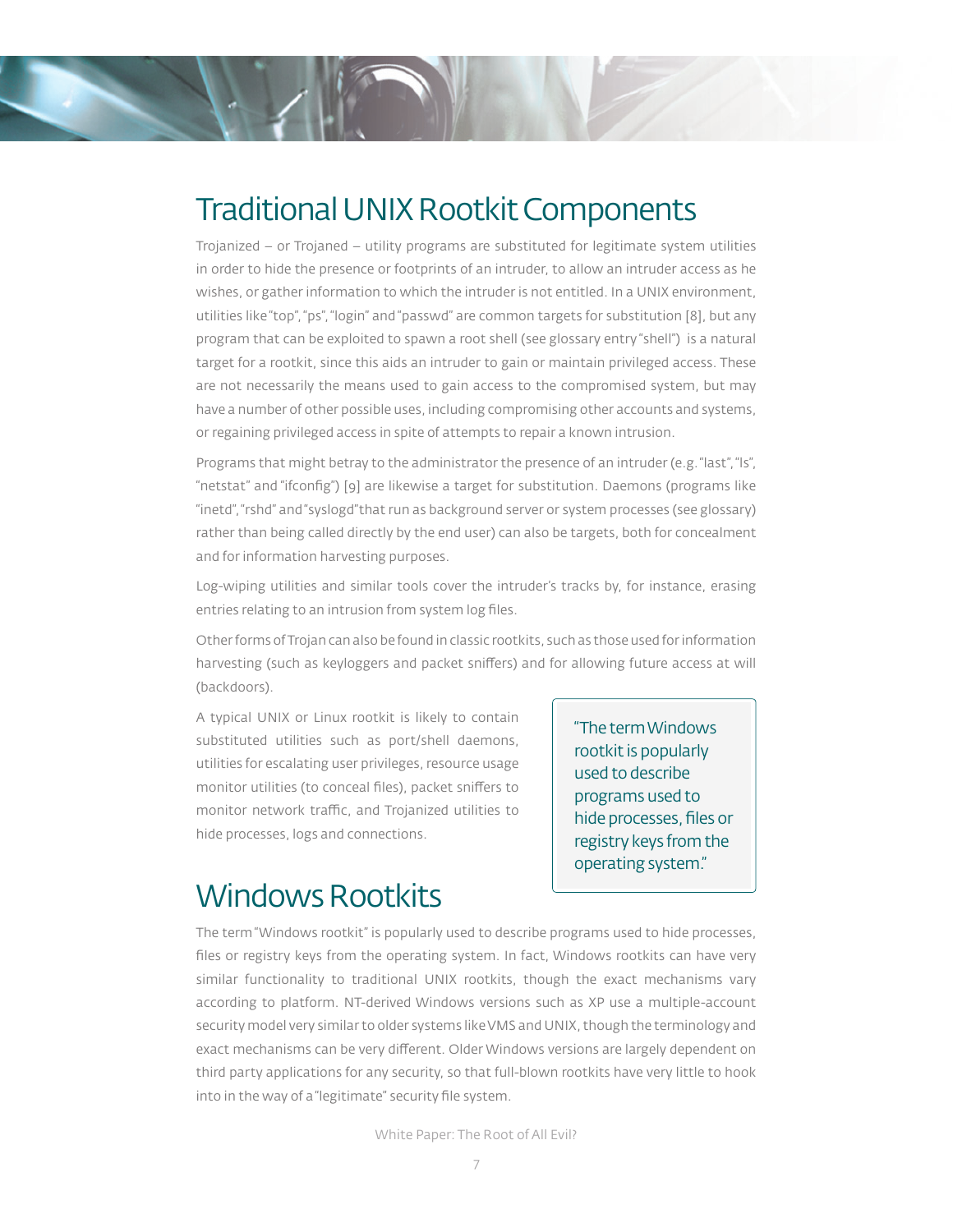Like UNIX systems, Windows NT-derived versions of the operating environment have degrees of privileged access. This is not only a matter of user access to data areas, but of access to kernel processes. NT-derived platforms support two execution modes (or privilege levels): user mode and kernel mode. (Modern x86 processors actually support four privilege rings, but only two are supported by Windows, as NT was intended to be portable to non-Intel processors.) Privilege rings are intended to protect the kernel (ring 0) so that system data cannot be modified or overwritten by an unprivileged process. Normal applications in an NT type system run at ring 3, the least privileged process.

### User Mode versus Kernel Mode

While the distinction between privileged users and administrators does not map exactly to the distinction between kernel mode (ring 0) and user mode, there is a close relationship between the two. The kernel can be described as the literal core of the operating system

[10]: system services run in kernel mode, so an unprivileged user cannot introduce inappropriate modifications such as removing or adding drivers, devices and programs without authorization. User applications are generally available to all users, and run in user mode, restricting an application's ability to cause damage through inappropriate or inadvertent modification to system processes.

"User mode rootkit components run as or within a user application, by patching the Windows API in each application process."

User mode rootkit components run as or within a user application, by patching the Windows APIs

(Application Programming Interface) in each application process. Each user application runs in its own memory space, so a user mode rootkit must modify the memory space of every running application, in order to filter each application's "view" of what is happening within the operating system. To do this, it must monitor the system so that it can patch memory space before a newly-opened application is fully launched. A common means of achieving these aims is by modifying system DLLs (Dynamic Link Libraries) at runtime.

"A kernel mode rootkit has almost unrestricted potential for damage or manipulation of the

Kernel mode allows privileged access to system memory and the full CPU instruction set, and a kernel mode rootkit intercepts kernel mode APIs. Processes, files, registry keys and so on are thus concealed. When an information request is generated by a user-mode application, the information returned is filtered to hide the evidence. A kernel mode rootkit has almost unrestricted potential for damage or manipulation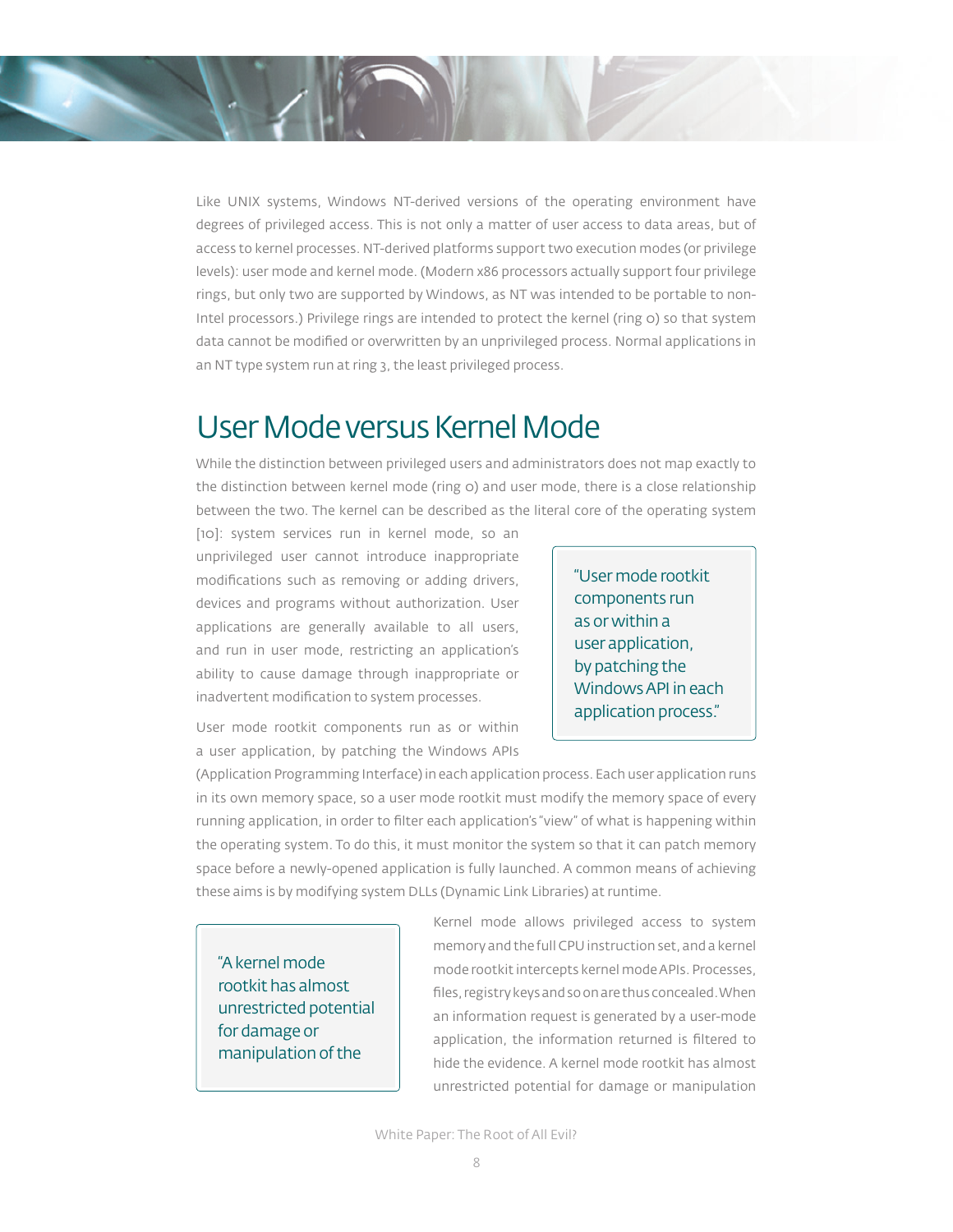of the system, compared to that of a user mode rootkit, but, due to its inherent complexity, is harder to install and maintain reliably. Hooking into kernel space is more reliable, and easier to process in that all core processes share the same address space, but it has to be done by a privileged user (not necessarily with his or her knowledge).

Note that hooking (see glossary) is not the only method of object hiding that a rootkit can use. Direct Kernel Object Manipulation (DKOM), instead of filtering the information returned by the kernel, directly modifies "executive objects" created for auditing purposes by the operating system, to hide processes and drivers. A rootkit that uses this method of concealment can hide a process by unlinking the object associated with a process [11] so that it's harder for security or other software to detect its presence.

#### Persistent versus Non-Persistent Rootkits

 Many rootkits are persistent: that is, they are stored on disk and hook into the system boot sequence, so that they survive a system reboot. Non-persistent or in-memory rootkits don't

do this: they install their code directly into volatile memory, and do not survive a reboot. This makes them harder to detect, as there is no "footprint" on the system to be detected by a clean boot scan. However, their functionality is limited by the length of time the infected system remains online (since if the system is rebooted the rootkit disappears): this is less of an issue on systems that are not normally powered down or rebooted (servers, for instance).

"Non-persistent rootkits install their code directly into memory, and do not survive a reboot."

There seems to be a trend towards non-persistency among vulnerability researchers and those who publish PoC (Proof of Concept) code and exploits, probably attracted by the concealment advantages for malware that doesn't make permanent changes to the file system. Some Trojans have used such non persistent rootkits (for instance the FU rootkit), which they load into memory once they themselves have loaded. The rootkit is then used to hide the Trojan files and processes.

### Macintosh Rootkits

Some PoC rootkits exist for Apple's OS X. Their impact has been low, and their significance tends to be downplayed by the Mac-user community as they require root access to install – that is, they can't do privilege escalation. The same attitude is commonly found towards the few examples of Mac malware currently known – indeed, Mac users often deny that there are any OS X viruses because those that exist require user action in order to infect and replicate. (However, the same is true of many Windows viruses.) It is harder for a Mac user to run as a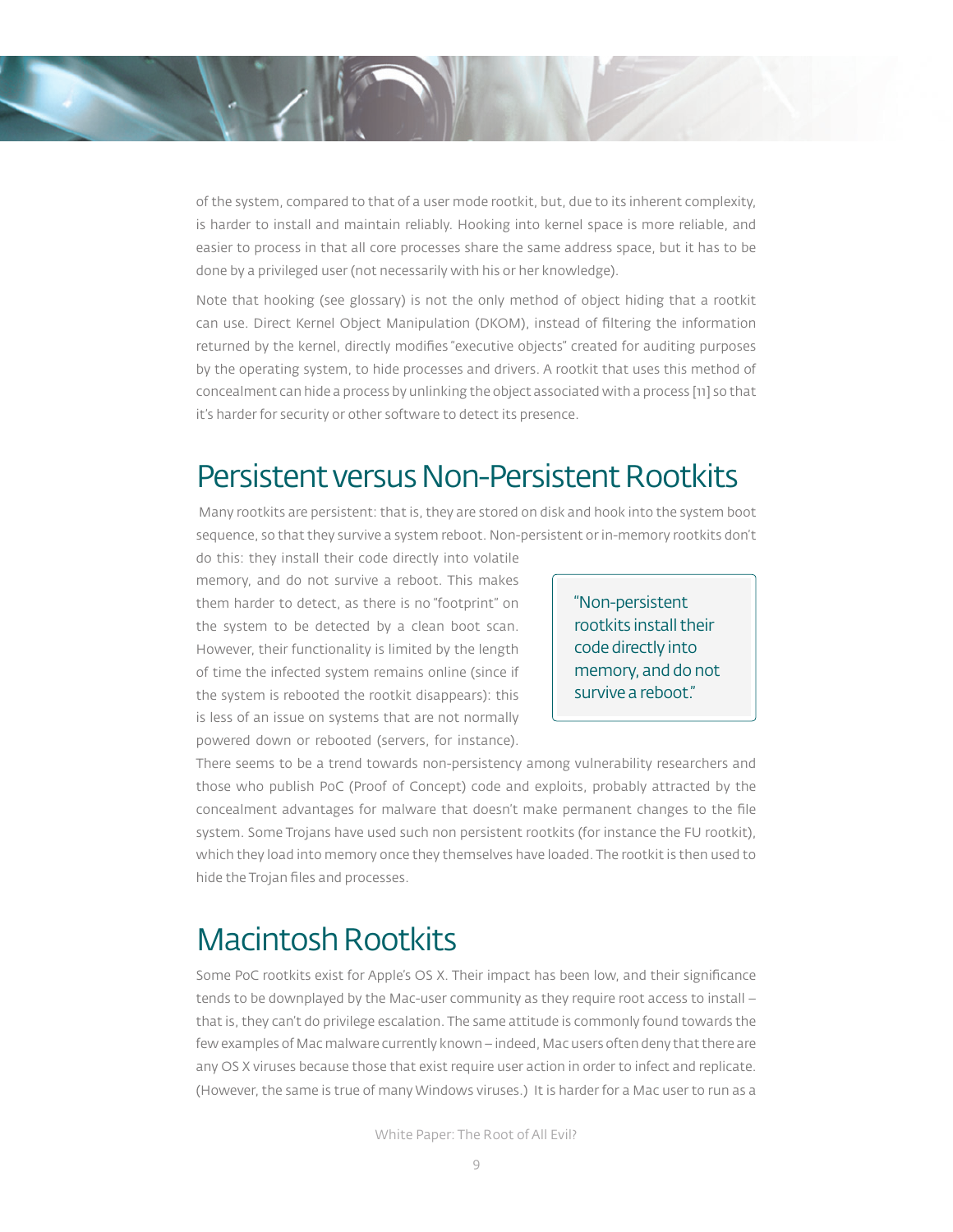privileged user (unless they really want to): however, it's naïve to think that no Mac user will ever be fooled into agreeing to run root temporarily so as to allow a rootkit to install.

While Mac users make much of the Mac's "superior" privilege management, it's not particularly common for Windows rootkits to be able to "get root" – more properly, selfescalate to administrator privileges – without assistance from the (psychologically manipulated) victim. However, Windows is arguably more lenient in terms of letting the user run with administrative privileges by default.

# Good Intentions, and the Sony Rootkit **Experience**

The use of rootkit-like or stealth technology is not confined to those who break into systems for the usual "hacking" purposes. It can, of course, used by other forms of malware, including viruses, worms and Trojans as a means of concealing the presence of such malware.

"Greyware" (software that falls somewhere between legitimate software and out-andout malware) such as adware, some spyware, "trackware" and so on, is cautiously referred to by some anti-virus vendors as something like "potentially unwanted programs". This is to avoid possible legal complications where it can be argued (by the manufacturer) that the software is legitimate. In some cases it may even be legitimate software that can be or has been subverted for malicious purposes. These also usually depend on a degree of concealment. While their presence is sometimes very obvious, due to the appearance of pop-ups, redirection to unexpected URLs and so on, considerable attention may be paid to preventing the detection and removal of actual program files.

Some commentators in the field  $[4]$  are eager to point out that rootkit (or rootkit-like) technology can be used for legitimate purposes, and indeed must be to overcome operating system deficiencies when it comes to data hiding. Some of the areas sometimes cited are:

- Intellectual Property Rights management
- Protecting programs from reverse engineering
- Assessing the threat from insiders
- Intrusion tracking
- Employee monitoring
- Digital Rights Management
- Protection of security software from malware or inappropriate user interference
- Backup software and data
- System recovery software
- Data encryption and concealment on multi-user systems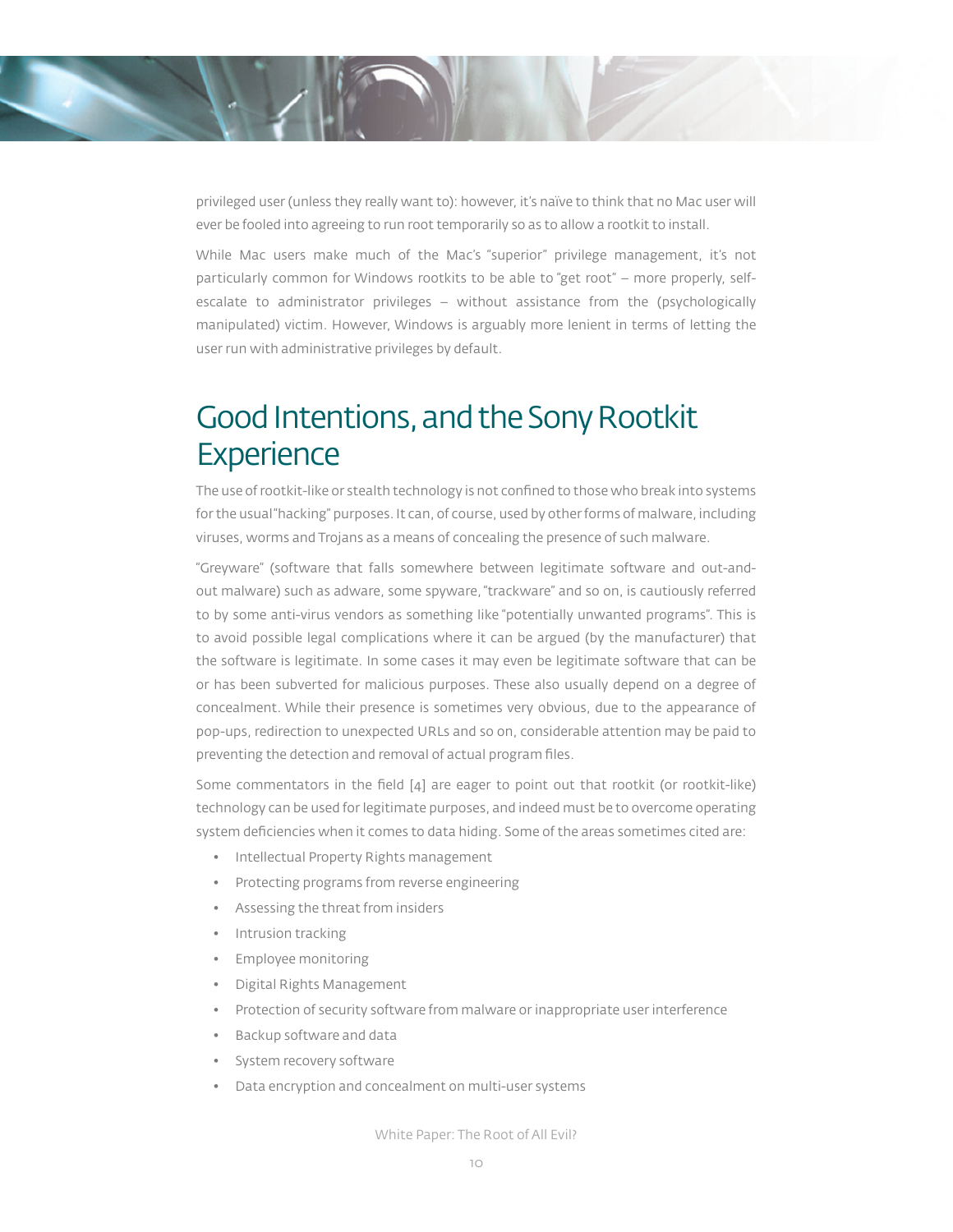Not everyone is comfortable with the application of rootkit-related terminology to such issues, because it muddies the definitions somewhat. After all, Windows itself effectively employs such techniques by default, to hide important system files. However, some vendors have clearly been comfortable with both the terms and the concepts. In October 2005, Mark Russinovich reported in his Sysinternals blog [12] his discovery of what seemed to be a rootkit on his system. This turned out to be the notorious Sony "rootkit", and resulted in serious confusion in popular thinking between legitimate Digital Rights Management (DRM) and stealth/rootkit technologies. DRM can be defined as the technology used to control access to data and hardware so that the rights of the publisher/copyright owner are maintained.

Sony used XCP (Extended Copy Protection) technology from First 4 Internet Ltd to control access to some music CDs. XCP protected disks restricted the number of copies of CDs or DVDs to be made, and also controlled the "ripping" of music into a digital format suitable for storing and replaying on a computer or portable music player such as an MPEG player. It was not possible to play the CD on a PC without installing the software, which then hid files, processes, and registry keys/values by modifying the execution path of API functions. It did this using the common rootkit technique of patching the System Service Table (SST).

Sony's right to address the illicit distribution of their product is not generally in doubt, and it doesn't seem appropriate to regard their approach as a rootkit in the malicious sense. However, many are made uncomfortable by the fact that they modified the enduser's system without making it clear what they were doing or providing a ready means of uninstalling. This may have put them in danger of breaching legislation that outlawed unauthorized access or modification. Even worse, their solution was not altogether wellconceived or coded, and created a vulnerability that was seized on with gratitude by the black hat community. Indeed the real problem was that the "rootkit" was exploited to hide a Trojan, which itself had nothing to do with Sony, nor the copy protection software. This demonstrates a subtle difference between malicious intent and inadvertent vulnerability: clearly, Sony and First 4 Internet did not intend or expect that their DRM scheme would open up a gap that could be exploited by malware. Nor did Sony handle the subsequent publicity well, and their first attempt to correct the problem was inadequate. The de-installation was only made available to those who completed a form, and offered a stark choice of uninstalling software and not being able to use XCP-protected CDs, or just disabling the concealment function. Reportedly, the initial patch was both bloated and poorly tested, and had "phone home" functionality that wasn't explicitly mentioned [13] in the EULA (End User License Agreement).

The XCP technology hasn't much impressed the rootkit community - by which I mean those who take a deep technical interest in the (not necessarily illegitimate) use of stealth and rootkit-like technology - though it did focus the minds of some malware writers on ways of using the vulnerability it originally created. However, it does have a number of implications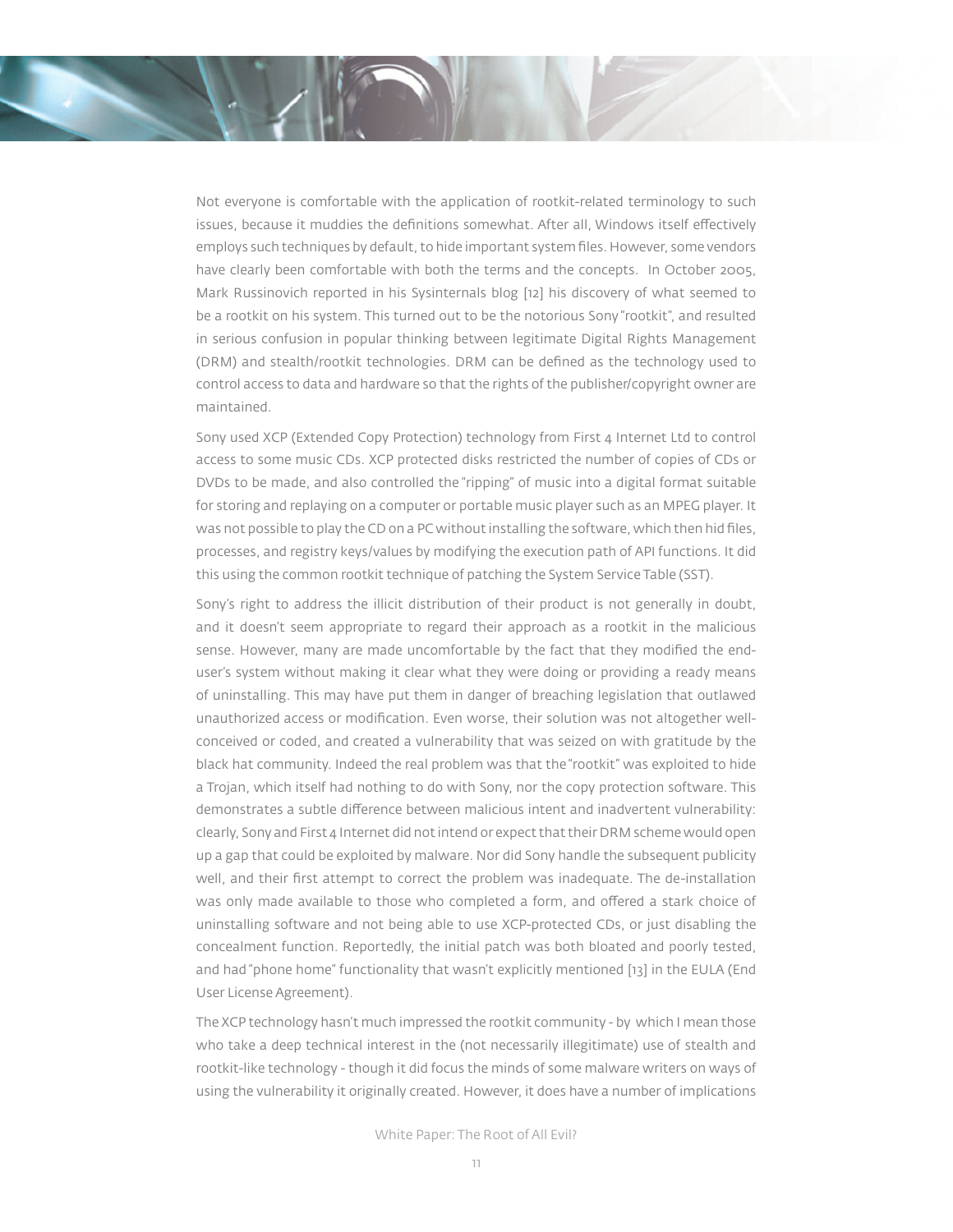#### for the industry generally.

It's not unlikely that there will be attempts to solve the rootkit problem by legal means [10]. This may take the form of specific legislation against malicious rootkit types, but may also result in attempts at the outlawing of rootkit-like technology even for legitimate purposes. If this were to happen, any application that uses any form of stealth to

"It's not unlikely that there will be attempts to solve the rootkit problem by legal means."

protect its own or other code or data could be in legal jeopardy. This would have serious implications for Digital Rights Management (DRM), which is generally reliant on a measure of concealment and restricted access.

Even if such measures aren't taken, there are issues regarding how products are regarded by potential users. Take the example of the Symantec Protected Recycle Bin (a secure recycle bin that allows full recovery of deleted files that might not be recoverable through the Windows recycle bin) – a legitimate, documented and potentially useful feature. Nevertheless, after headlines about the "Symantec rootkit", it was unhidden [14] to lessen the risk of exploitation by malicious software. This has implications for other security software, some of which *has* to hook so as to play first (for instance, behavior monitoring and blocking software uses similar API hooking techniques to rootkits, though for purposes of detection rather than concealment. Other hidden functionality is used by security and other software – for example, to discourage reverse engineering, discourage user's self-exposure to malicious code (quarantined viruses etc.), "meddling" with system settings, and so on.

### Rootkit Detection Methodology

Every so often, someone "discovers" that so-called signature-based malware detection is flawed, in that it "can't detect new viruses". Fortunately, anti-virus hasn't relied solely on known virus detection for many years. A whole raft of supplementary technologies (heuristic analysis, generic drivers, behaviour monitoring and so on) are already used to enhance the detection of new threats and variants. As with stealth viruses, the rootkit problem is one of

"The growth in nonpersistent rootkits reinforces the need for memory scanning and the detection of hidden processes"

"Who plays first?" It's difficult for a scanner to detect what's already installed and concealing the evidence of an infection. However, AV vendors have many years of experience at finding ways of circumventing novel spoofing mechanisms, once the malware has been analysed. In general, rootkits can usually be detected by file-system and memory scanning using so-called signature scanning.

A characteristic application of supplementary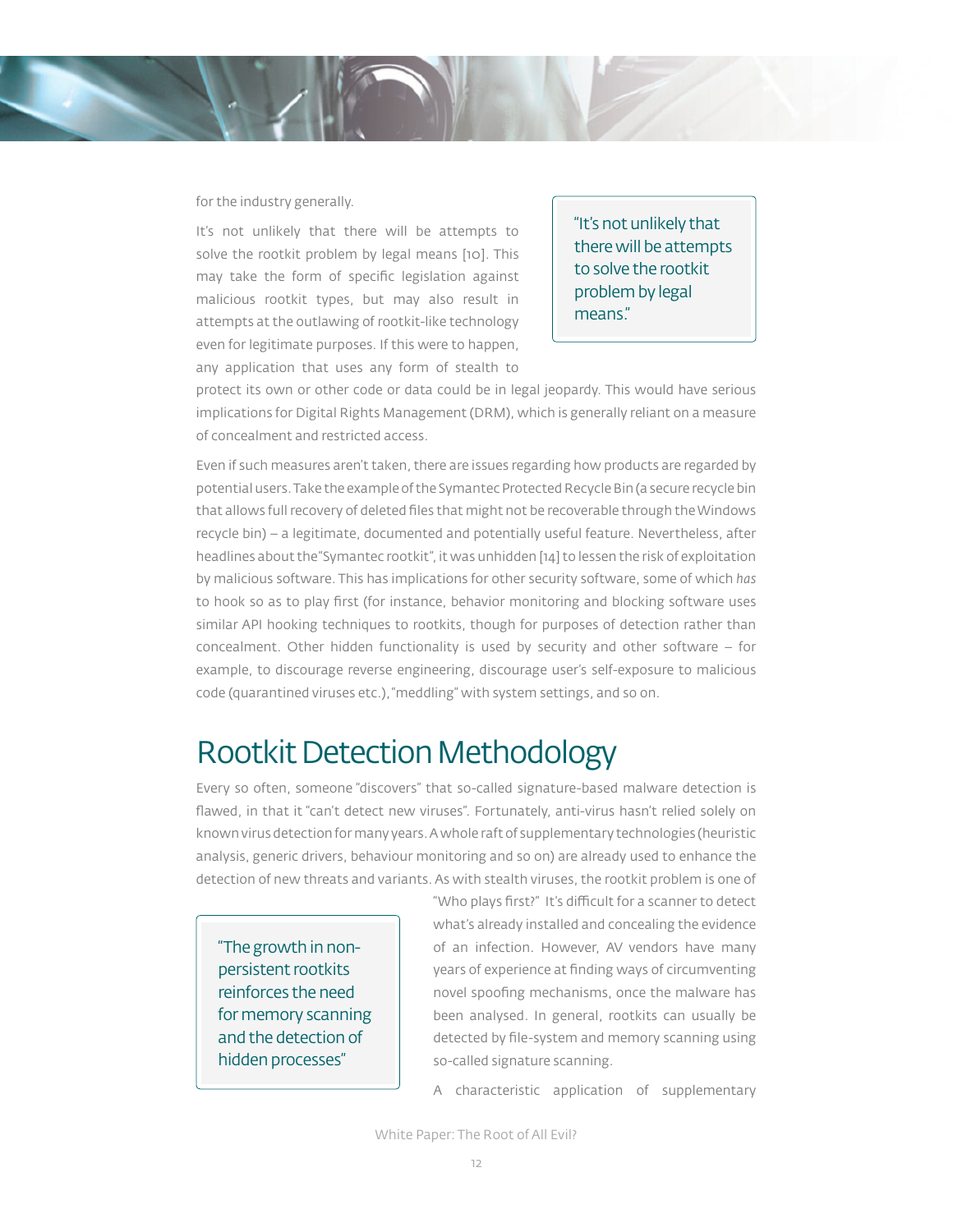technologies to detect possible rootkit activity heuristically is largely dependent on checking for disparities between a trusted (reasonably accurate) view of the system and the tainted view presented by the system when filtered through rootkit technology [15].

Classically, UNIX and UNIX-like operating systems have been well served by what might be called the *tripwire* or object reconciliation approach [9], though in the mainstream anti-virus industry, it's most commonly referred to as detection. It can still be useful in a Windows context, but tends to have a high maintenance overhead, as there are many instances where changes to the environment (executables, registry settings, configuration files) are routine. The growth in non-persistent rootkits reinforces the need for memory scanning and the detection of hidden processes, rather than relying on changes to the file system as an indicator of infection. A more proactive approach to the detection of variants is also desirable. The more "intelligent" a product is when it comes to discriminating between likely malicious hooks, registry settings (and so on) and their legitimate counterparts, the more effective such a heuristic approach is likely to be. [10]

Antivirus has, of recent years, become rather adept at the heuristic removal of viruses [16]. Nevertheless, difficulties of heuristic removal, where exact identification of the virus is not possible, remain, and the more so when it comes to non-viral malware. While claims that rootkit infection can only be redressed by complete reinstallation of systems are exaggerated, it can be more efficient to re-image a system than to "simply" remove the rootkit, even with known but deeply-embedded malware, particularly in cases where other executables have been patched or altered. To be able to do so without undue damage to data and productivity, however, requires careful adherence to good backup (of data as well as of system and user applications) and reinstallation practice.

### Preventative Measures

There are countermeasures that make sense on any platform. Good backup practice is a vital defense against threats and unplanned disasters, and should be a cornerstone of any data integrity policy

Administrators should not run as root/administrator unless running a session that primarily needs privileged access to get the job done: use an unprivileged account for routine work, where possible. All the common modern platforms allow some form of switching accounts

without rebooting where privileged access is needed.

It can be dangerous to rely on open source/volunteer security software. Many community projects have produced excellent work, but it's sometimes difficult to assess the competence (and, sometimes, the good intentions) of everyone involved in such a project.

"Good backup practice is a vital defense against threats and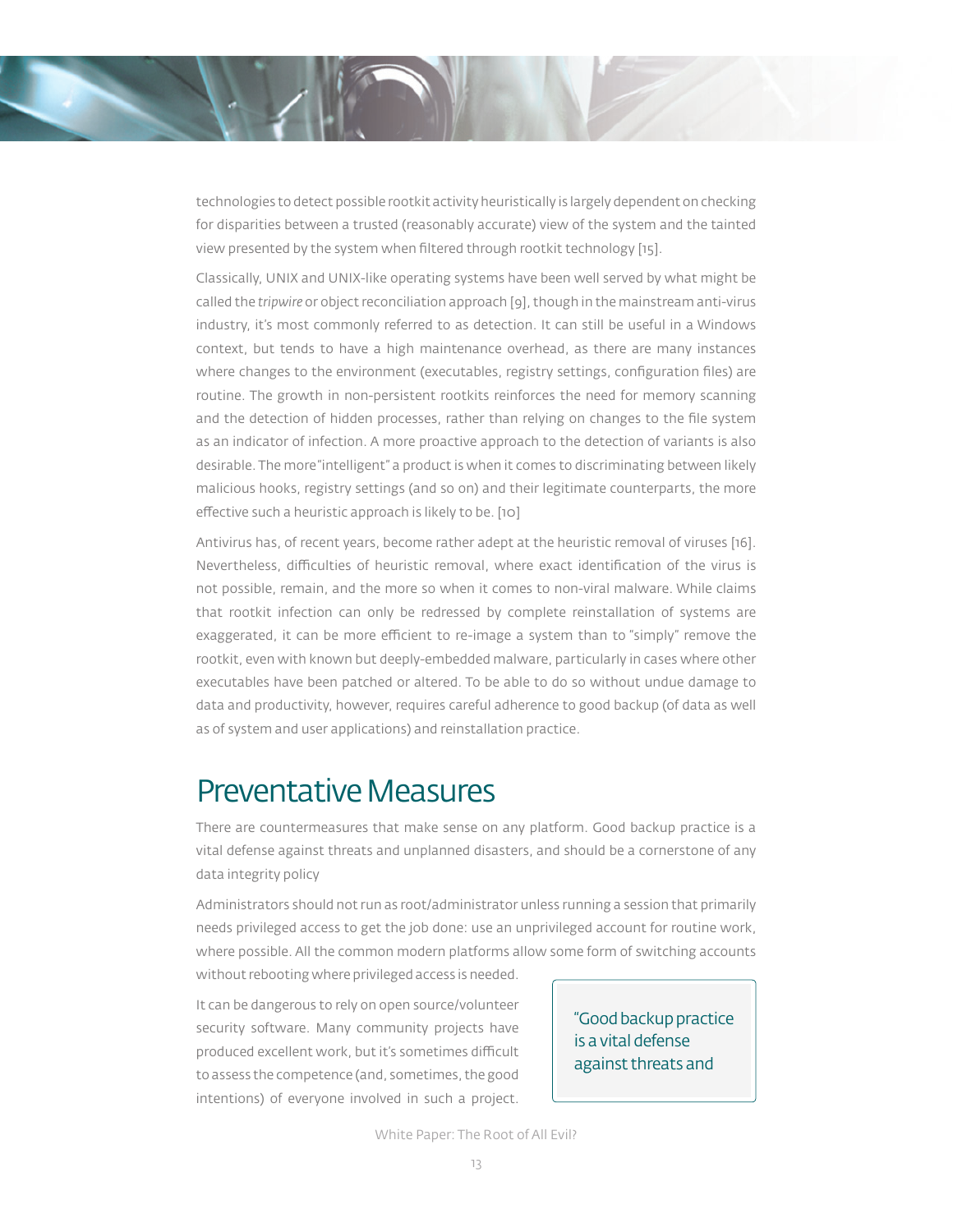Certainly, it's inappropriate for a commercial or public sector organization to entrust its security to a product for which no guarantees or publisher accountability are in evidence. Home and SOHO users may be less troubled by governance issues, but will not want to be left in the lurch by software that proves in some sense unfit for purpose. Also important is the need to conduct vulnerability testing, maintain regular patch management processes and to avoid social engineering tricks.

# Conclusion: A Heuristic Paradox

#### Don't panic. The sky is not falling. Or is it?

Joanna Rutkowska's "Blue Pill" experimental technology is alleged to allow for the creation of "100% undetectable malware, which is not based on obscurity of the concept" [17], by exploiting AMD's SVP/Pacifica virtualization technology. Insufficient detail has been released to date concerning this approach to evaluate the claims made for it: it seems to be based on a non-persistent rootkit running inside a virtual machine.

The SubVirt rootkit [18] also uses virtualization, but is persistent (i.e. it survives a reboot). It's an interesting proof of concept, but is by no means undetectable. It will be interesting to see in due course if Blue Pill is really "superior" in this respect.

Nonetheless, it's safe to assume that the malware arms race, where the advantage regularly passes from the bad guys to the good guys and back, will continue for a good while yet. Neither panic nor complacency are appropriate, but vigilance is. Many of today's malware authors are now employing rootkit technology to hide their creations, but the prevalence of such objects is still fairly low, and the essential nature of malware tends to lend it more easily to detection because of its actions.

Reports of the death of anti-virus are much exaggerated; indeed, the term "Anti-Virus" is somewhat misleading when talking about today's security solutions. The days of anti-virus programs only detecting viruses and ignoring anything else are long gone. Many products are now capable of detecting a very wide range of modern malware threats. Just as the threats have evolved, the anti-virus industry has not stood still, and some AV vendors have had significant success in detecting rootkits. Nevertheless, it's not safe to close your eyes and expect everything to be taken care of for you. Purely "signature-based" anti-virus cannot protect against new threats that are substantially different from known threats, even assuming that they are updated regularly. End users must use products that have a proven track record using advanced heuristics and other generic, proactive detection methods and be vigilant in their evaluations of anti-threat technologies and product capabilities.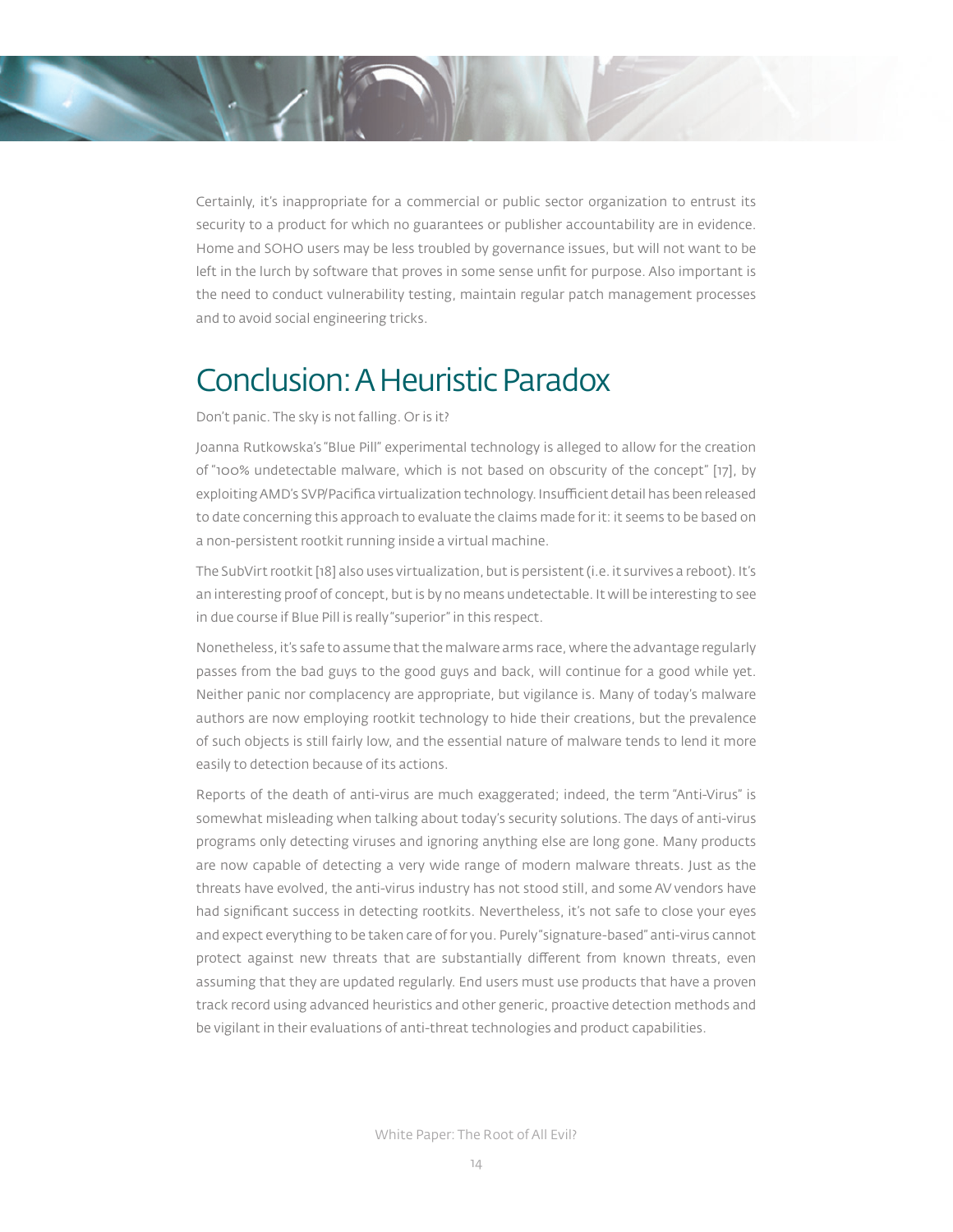

#### References

- 1. University of Minnesota ResNet FAQ: http://www.resnet.umn.edu/html/rn\_security.html
- 2. "Viruses Revealed". David Harley, Robert Slade, and Urs Gattiker (Osborne).
- 3. "Dr. Solomon's Virus Encyclopaedia". Dr. Alan Solomon and Dmitry Gryaznov. (S&S International).
- 4. "Rootkits are not Malware". Greg Hoglund. http://www.rootkit.com/newsread. php?newsid=504; http://www.sysinternals.com/Forum/forum\_posts.asp?TID=5798
- 5. "Using a 'common language' for computer security incident information". By John D. Howard & Pascal Meunier, in Computer Security Handbook (4th Edition) ed. Seymour Bosworth & M.E. Kabay (Wiley).
- 6. "A Short Course on Computer Viruses" 2nd Edition. Dr. Frederick B. Cohen, Wiley; "Models of Practical Defenses Against Computer Viruses". Dr. Frederick B. Cohen: http://all.net/books/ integ/vmodels.html
- 7. http://blogs.securiteam.com/index.php/archives/382
- 8. Chey Cobb, Stephen Cobb, M.E. Kabay: "Penetrating Computer Systems and Networks". In "Computer Security Handbook 4th Edition", ed. Bosworth & Kabay (Wiley).
- 9. "Trojans" David Harley. In "Maximum Security" (SAMS).
- 10. "Rootkit Threats Explained". Andrew Lee. Eset, 2006. http://www.eset.com/joomla/index. php?option=com\_content&task=view&id=1401&Itemid=5
- 11. "Windows Rootkits of 2005" Parts 1-3. James Butler and Sherri Sparks. http://www. securityfocus.com/infocus/
- "12. Sony, Rootkits and Digital Rights Management Gone Too Far". Mark Russinovich. http:// www.sysinternals.com/blog/2005/10/sony-rootkits-and-digital-rights.html; "More on Sony: Dangerous Decloaking Patch, EULAs and Phoning Home". Mark Russinovich. http:// www.sysinternals.com/blog/2005/11/more-on-sony-dangerous-decloaking.html
- 13. http://cp.sonybmg.com/xcp/english/updates.html; http://cp.sonybmg.com/xcp/english/ form14.html
- 14. http://securityresponse.symantec.com/avcenter/security/Content/2006.01.10.html
- 15. "Hide 'n Seek Revisited Full Stealth is Back". Kimmo Kasslin, Mika Stahlberg, Samuli Larvala and Antti Tikkanen. In Proceedings of the 15th Virus Bulletin International Conference, 2005.
- 16. "The Art of Computer Virus Research and Defense". Peter Szor (Addison-Wesley)
- 17. "Subverting Vista Kernel for Fun and Profit" Joanna Rutkowska. http://theinvisiblethings. blogspot.com/
- 18. "SubVirt: Implementing malware with virtual machines". Samuel T. King, Peter M. Chen, Yi-Min Wang, Chad Verbowski, Helen J. Wang, Jacob R. Lorch. http://www.eecs.umich.edu/ virtual/papers/king06.pdf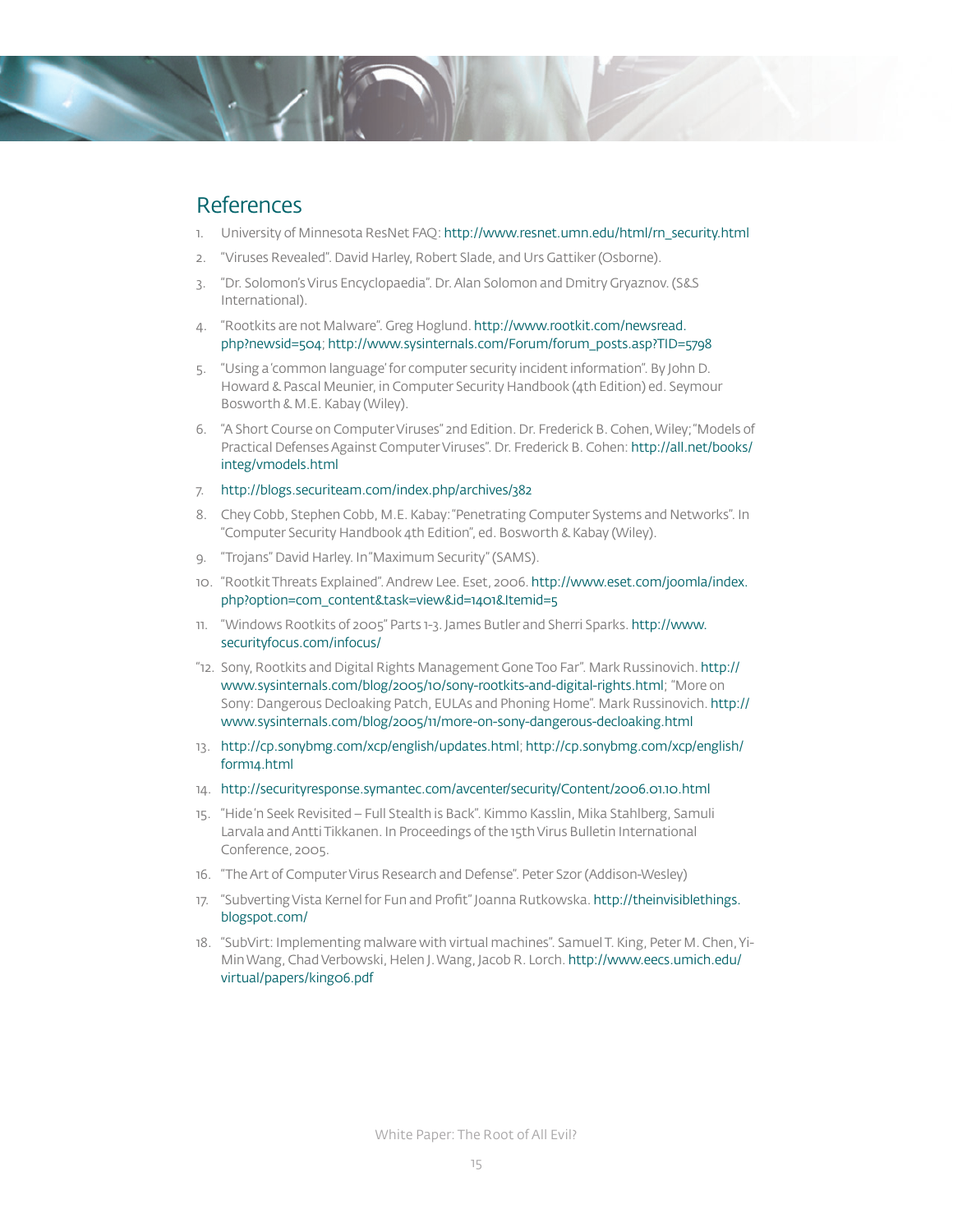

| Glossary                                   |                                                                                                                                                                                                                                                                                                                                                                                                                                                                                                                                                                                                                                            |
|--------------------------------------------|--------------------------------------------------------------------------------------------------------------------------------------------------------------------------------------------------------------------------------------------------------------------------------------------------------------------------------------------------------------------------------------------------------------------------------------------------------------------------------------------------------------------------------------------------------------------------------------------------------------------------------------------|
| <b>API Hooking</b>                         | In the rootkit context, hooking describes the<br>following process. When a request for system<br>information is generated, it calls an API function<br>which feeds the request to the kernel and returns<br>the requested information back to the requesting<br>application via the same "execution path". Hooking<br>describes the process of hiding data by diverting the<br>execution path through a filter, which modifies the<br>data returned.                                                                                                                                                                                       |
| AV                                         | Anti-Virus                                                                                                                                                                                                                                                                                                                                                                                                                                                                                                                                                                                                                                 |
| Backdoor-Ali (AKA ierk or slanret)         | A backdoor Trojan often described as a rootkit                                                                                                                                                                                                                                                                                                                                                                                                                                                                                                                                                                                             |
| Daemon or demon                            | In UNIX, a server or system process that runs in the<br>background, as opposed to being executed by the<br>user. For example, the program ftpd is a daemon, a<br>system service that runs all the time: the program ftp<br>is a client program, called by an end user, which used<br>the ftpd system service.                                                                                                                                                                                                                                                                                                                              |
| Deepdoor                                   | Proof of Concept rootkit by Joanne Rutkowska                                                                                                                                                                                                                                                                                                                                                                                                                                                                                                                                                                                               |
| <b>Generic Driver or Generic Detection</b> | In anti-virus, a convenient but not universally used<br>term to describe a virus signature or definition<br>which has been generalized so as to detect a family<br>of viruses or variants, rather than detecting a single<br>unique variant. This is similar to but not the same<br>as the distinction between exact and almost exact<br>identification, since almost exact identification<br>is usually associated with generic disinfection.<br>In-depth discussion of these concepts is beyond<br>the scope of this paper. A good source of further<br>information is Peter Szor's "The Art of Computer<br>Virus Research and Defense". |
|                                            | Governance (Information Governance) Information management framework, particularly<br>with regard to policy and compliance issues.                                                                                                                                                                                                                                                                                                                                                                                                                                                                                                         |
| Grayware, Greyware                         | A somewhat fuzzy class of software that may include<br>adware, spyware, joke programs, remote access<br>programs etc. Tends to include a presumption of<br>concealed functionality.                                                                                                                                                                                                                                                                                                                                                                                                                                                        |
| <b>Hacker Defender</b>                     | A very widely found rootkit.                                                                                                                                                                                                                                                                                                                                                                                                                                                                                                                                                                                                               |
| Hacktool                                   | Windows rootkit                                                                                                                                                                                                                                                                                                                                                                                                                                                                                                                                                                                                                            |
| <b>Heuristics</b>                          | A blanket term applied to a range of techniques for<br>detecting currently unknown malware and variants.                                                                                                                                                                                                                                                                                                                                                                                                                                                                                                                                   |
| Keylogger                                  | Software that monitors keystrokes, often (but not<br>necessarily) for sinister purposes (password stealing,<br>for example)                                                                                                                                                                                                                                                                                                                                                                                                                                                                                                                |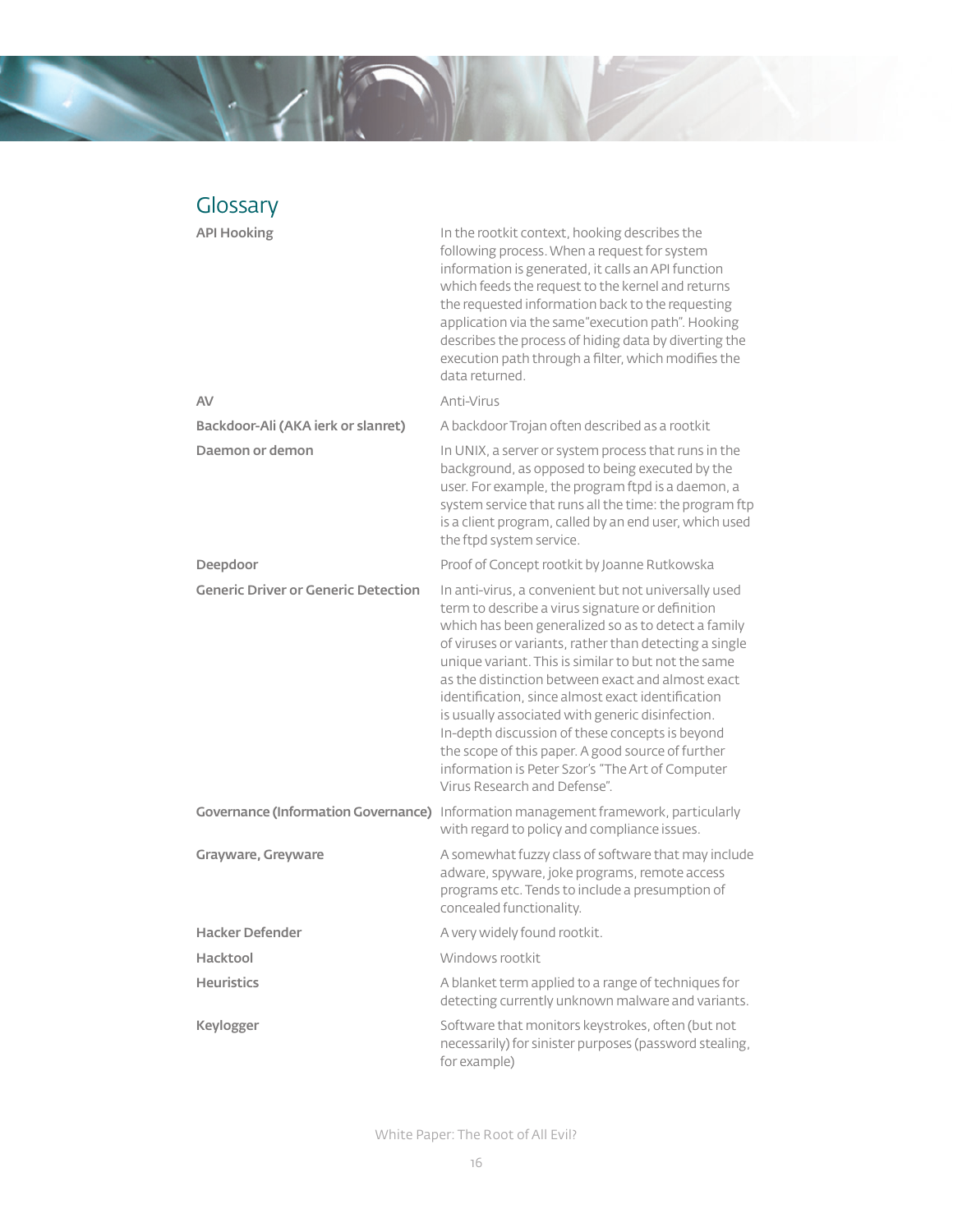

| Lrk                  | A well-known, well-established Linux rootkit.<br>Described at http://staff.washington.edu/dittrich/<br>misc/faqs/lrk4.faq                                                                                                                                                                                                                                                                                                                                                                                                                                                                                                                                                                                                                                                                                                             |
|----------------------|---------------------------------------------------------------------------------------------------------------------------------------------------------------------------------------------------------------------------------------------------------------------------------------------------------------------------------------------------------------------------------------------------------------------------------------------------------------------------------------------------------------------------------------------------------------------------------------------------------------------------------------------------------------------------------------------------------------------------------------------------------------------------------------------------------------------------------------|
| Opener (AKA Renepo)  | Macintosh malware sometimes described as a<br>rootkit.                                                                                                                                                                                                                                                                                                                                                                                                                                                                                                                                                                                                                                                                                                                                                                                |
| OS X                 | The current Macintosh operating system, based<br>on BSD UNIX but with an interface that continues<br>the long-running Mac user-friendly"look" as well as<br>access to a more conventional UNIX command line.                                                                                                                                                                                                                                                                                                                                                                                                                                                                                                                                                                                                                          |
| <b>OSXrk</b>         | Macintosh OS X rootkit.                                                                                                                                                                                                                                                                                                                                                                                                                                                                                                                                                                                                                                                                                                                                                                                                               |
| <b>Shadow Walker</b> | PoC rootkit by James Butler and Sherri Sparks, partly<br>based on Butler's FU rootkit.                                                                                                                                                                                                                                                                                                                                                                                                                                                                                                                                                                                                                                                                                                                                                |
| Shell                | The command processor which interprets<br>commands typed in at a terminal into the system's<br>instruction set. However, the term is also used to<br>describe a process or chain of processes launched by<br>the command processor. This may also be referred<br>to as spawning a shell or shelling out. A process that<br>makes use of root privileges may be referred to as<br>a root shell. It isn't always necessary for a user to<br>be able to run as root themselves: some programs<br>can run as root without extending root privileges<br>to the user. However, this mechanism can, where<br>vulnerabilities such as overflows exist, be used by a<br>malicious intruder or program to "get root." (While<br>the terminology used here is fairly UNIX-specific,<br>analogous processes exist in other operating<br>systems.) |
| Signature scanning   | Strictly, searching for the presence of a virus by<br>checking for a more-or-less static byte sequence. In<br>fact, even basic AV scanning uses more complex and<br>effective techniques nowadays, using algorithmic<br>approaches, wildcards and so forth. The term<br>signature is often deprecated in anti-virus research<br>because of this ambiguity, though it's probably far<br>too late to eradicate it from popular and media use<br>and misuse. However, it is still routinely used in<br>intrusion detection.                                                                                                                                                                                                                                                                                                              |
| <b>SOHO</b>          | "Small Office, Home Office"                                                                                                                                                                                                                                                                                                                                                                                                                                                                                                                                                                                                                                                                                                                                                                                                           |
| <b>Stealth</b>       | Adjective: often used in security as an alternative<br>to "stealthy", by analogy to "stealth aircraft" and<br>other military terminology relating to concealment<br>strategies.                                                                                                                                                                                                                                                                                                                                                                                                                                                                                                                                                                                                                                                       |
| Stealthware          | Software (usually malware) that uses stealth<br>techniques to conceal itself                                                                                                                                                                                                                                                                                                                                                                                                                                                                                                                                                                                                                                                                                                                                                          |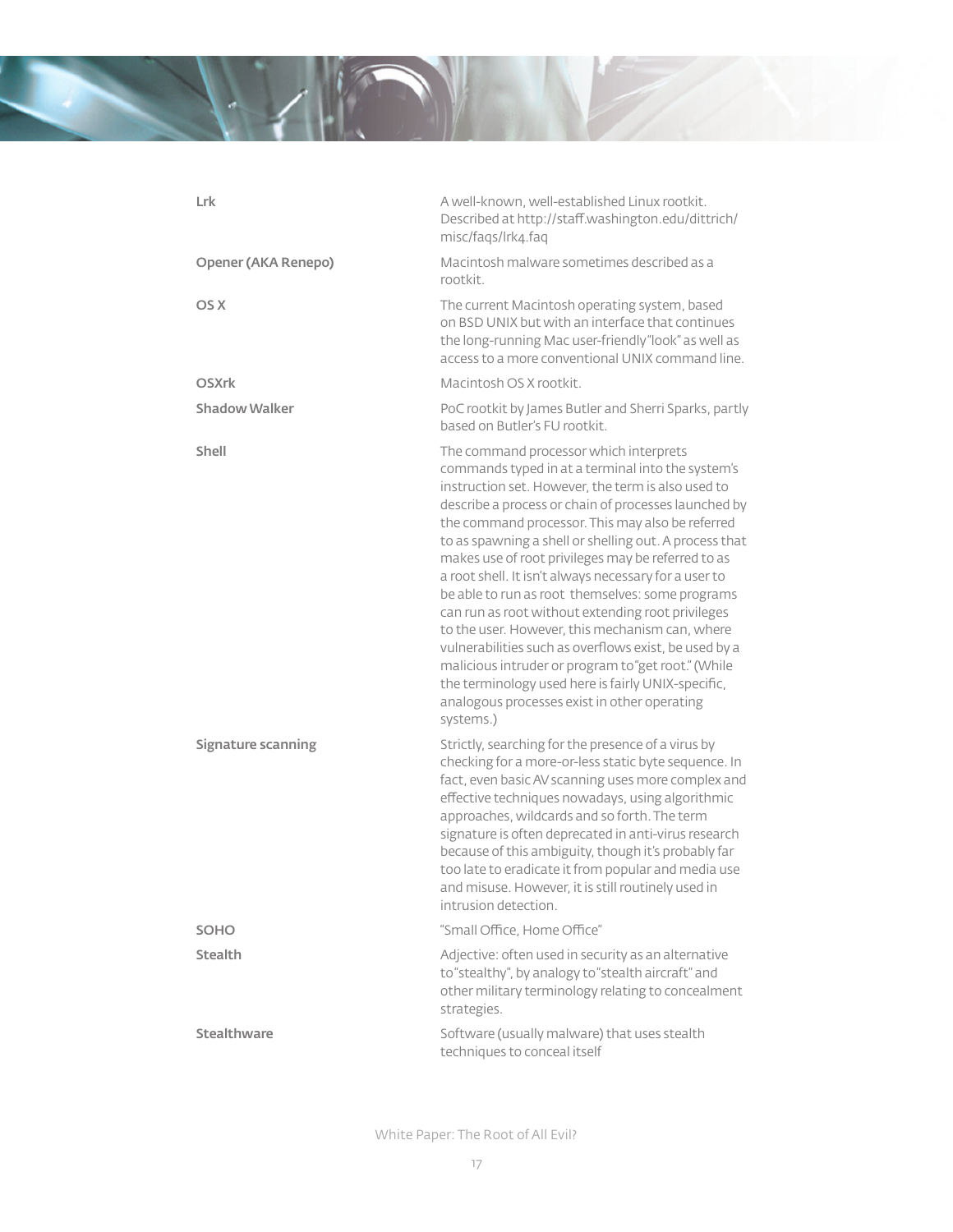

**Trackware Softw**are that tracks system usage and information. Sometimes (but by no means invariably) used to distinguish software that tracks with the knowledge of the system user. WeaponX Kernel based rootkit for OS X